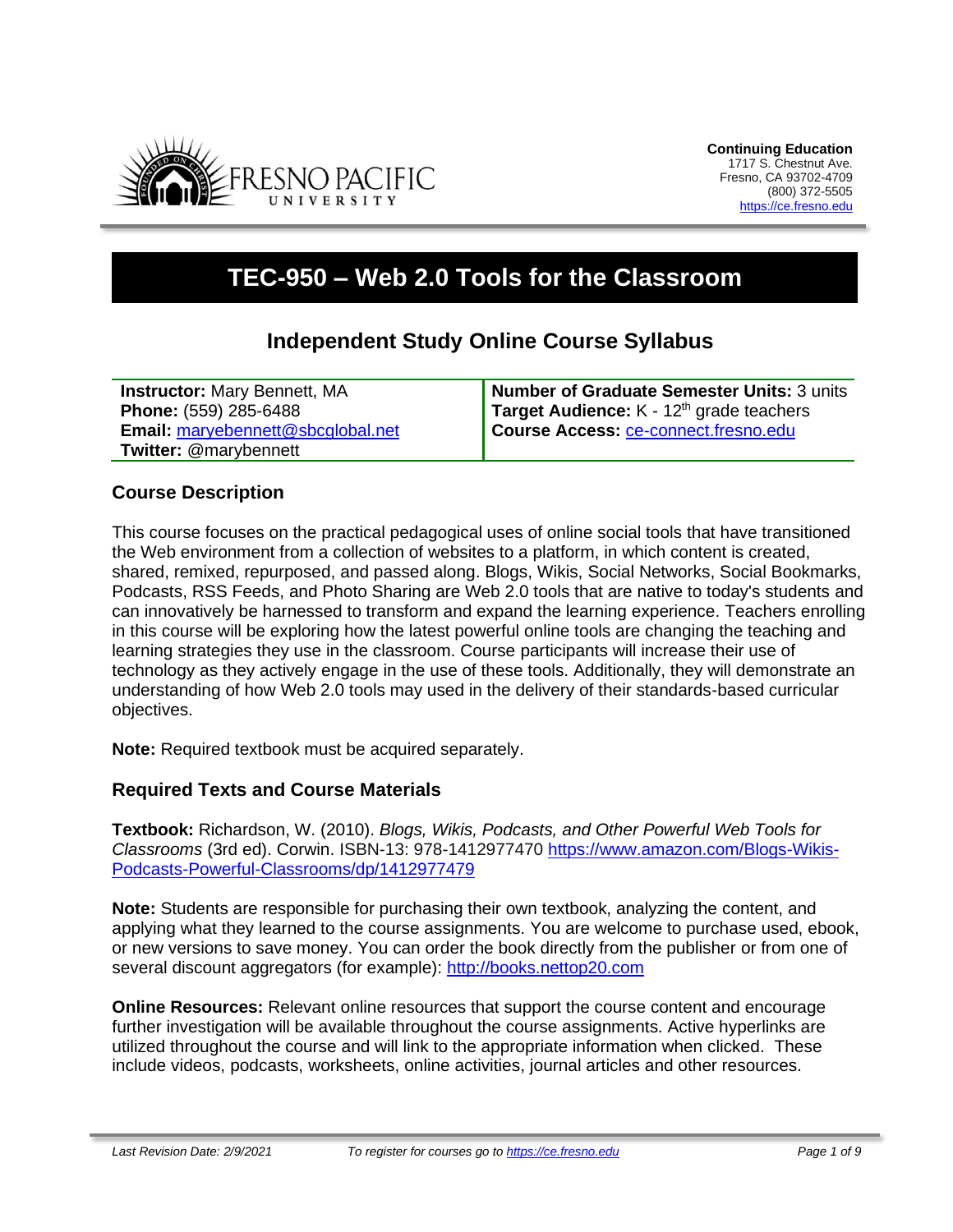**Moodle:** Moodle is a web-based learning management system used to support flexible teaching and learning in both face-to-face and distance courses (e-learning). [https://moodle.org](https://moodle.org/) // <https://moodle.org/demo> // [https://docs.moodle.org](https://docs.moodle.org/)

## **Course Dates**

Self-paced; students may enroll at any time and take up to one year, from the date of registration, to complete assignments. Students may complete assignments in no less than three weeks for a 3 unit course (one week per unit).

## **National Standards Addressed in This Course**

#### **National Board for Professional Teaching Standards (NBPTS)**

[\(http://www.nbpts.org/standards-five-core-propositions/\)](http://www.nbpts.org/standards-five-core-propositions/)

First published in 1989 and updated in 2016, *[What Teachers Should Know and Be Able to Do](http://www.accomplishedteacher.org/)* articulates the National Board's Five Core Propositions for teaching. The Five Core Propositions comparable to medicine's Hippocratic Oath — set forth the profession's vision for accomplished teaching. Together, the propositions form the basis of all National Board Standards and the foundation for National Board Certification. Course assignments have been designed so students can demonstrate excellence against these professional teaching standards whenever possible.

- Proposition 1: Teachers are committed to students and their learning
- Proposition 2: Teachers know the subject they teach and how to teach those subjects to students
- Proposition 3: Teachers are responsible for managing and monitoring student learning
- Proposition 4: Teachers think systematically about their practice and learn from experience
- Proposition 5: Teachers are members of learning communities

## **National Educational Technology Standards for Teachers**

The Course Objectives directly addresses The National Educational Technology Standards for Teachers [\(http://www.iste.org/standards/nets-for-teachers/nets-for-teachers-2008.aspx\)](http://www.iste.org/standards/nets-for-teachers/nets-for-teachers-2008.aspx) in all five areas.

- 1. Facilitate and Inspire Student Learning and Creativity
- 2. Design and Develop Digital-age Learning Experiences and Assessments
- 3. Model Digital-age Work and Learning
- 4. Promote and Model Digital-Age Citizenship and Responsibility
- 5. Engage in Professional Growth and Leadership

## **Continuing Education Program Student Learning Outcomes**

| CE <sub>1</sub> | Demonstrate proficient written communication by articulating a clear focus,         |  |  |
|-----------------|-------------------------------------------------------------------------------------|--|--|
|                 | synthesizing arguments, and utilizing standard formats in order to inform and       |  |  |
|                 | persuade others, and present information applicable to targeted use.                |  |  |
| CE <sub>2</sub> | Demonstrate comprehension of content-specific knowledge and the ability to apply it |  |  |
|                 | in theoretical, personal, professional, or societal contexts.                       |  |  |
| CE <sub>3</sub> | Reflect on their personal and professional growth and provide evidence of how such  |  |  |
|                 | reflection is utilized to manage personal and professional improvement.             |  |  |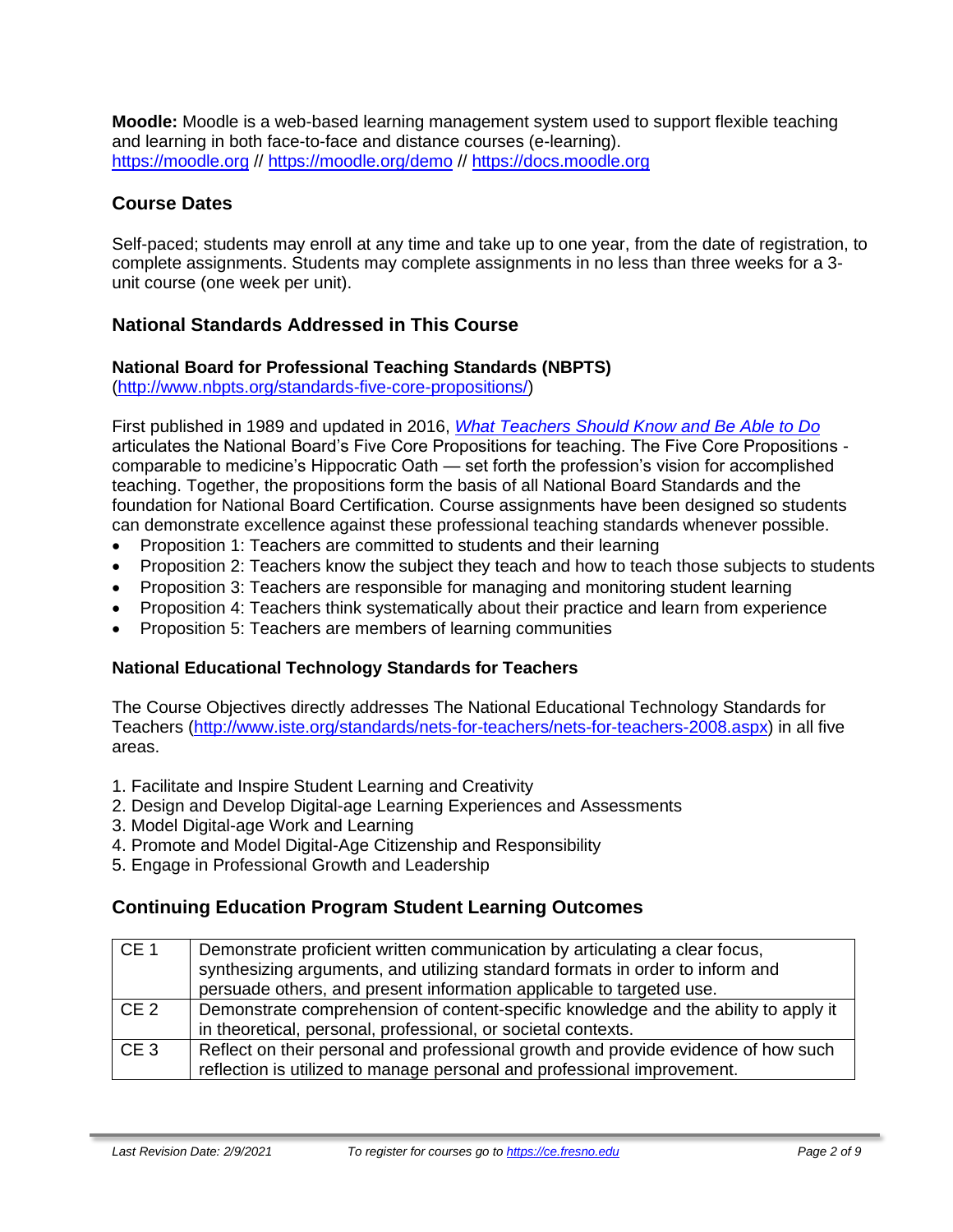| CE <sub>4</sub> | Apply critical thinking competencies by generating probing questions, recognizing<br>underlying assumptions, interpreting and evaluating relevant information, and<br>applying their understandings to the professional setting. |
|-----------------|----------------------------------------------------------------------------------------------------------------------------------------------------------------------------------------------------------------------------------|
| CE <sub>5</sub> | Reflect on values that inspire high standards of professional and ethical behavior as                                                                                                                                            |
|                 | they pursue excellence in applying new learning to their chosen field.                                                                                                                                                           |
| CE <sub>6</sub> | Identify information needed in order to fully understand a topic or task, organize that<br>information, identify the best sources of information for a given enquiry, locate and                                                 |
|                 | critically evaluate sources, and accurately and effectively share that information.                                                                                                                                              |

## **Student Learning Outcomes (SLOs) for This Course**

| <b>Student Learning Outcomes for This Course</b><br>By the end of this course student will be able to: |                                                                                                                                         | <b>National Standards</b><br><b>Addressed in This</b><br>Course* | <b>Continuing</b><br><b>Education Program</b><br><b>Student Learning</b><br><b>Outcomes</b><br>Addressed** |
|--------------------------------------------------------------------------------------------------------|-----------------------------------------------------------------------------------------------------------------------------------------|------------------------------------------------------------------|------------------------------------------------------------------------------------------------------------|
| 1.                                                                                                     | Explore and define how the Web is<br>transforming education.                                                                            | <b>NETS-T 3,5</b><br><b>NBPTS 1,2,3,4</b>                        | CE 1,2,4,6                                                                                                 |
|                                                                                                        | 2. Explore the standards addressing<br>technology and identify how technology is<br>embedded within the Common Core State<br>Standards. | <b>NETS-T 3,5</b><br><b>NBPTS 1,2,3,4</b>                        | CE 1,2,4,6                                                                                                 |
|                                                                                                        | 3. Identify principles and frameworks of<br>effective technology integration.                                                           | <b>NETS-T 3,5</b><br><b>NBPTS 1,2,3,4</b>                        | CE 1,2,4,6                                                                                                 |
| 4.                                                                                                     | Discuss issues related to the protection and<br>privacy of students while online.                                                       | NETS-T4<br><b>NBPTS 1,2,3,4</b>                                  | CE 1,4,5,6                                                                                                 |
| 5.                                                                                                     | Identify how the use of Web 2.0 tools can<br>deepen learning and increase student<br>achievement.                                       | NETS-T 1,2,3,4<br><b>NBPTS 1,2,3,4</b>                           | CE 1,2,4,6                                                                                                 |
|                                                                                                        | 6. Analyze and define the pedagogical<br>considerations of Web 2.0 tools for<br>classroom use                                           | <b>NETS-T 3,5</b>                                                | CE 1,2,4,6                                                                                                 |
|                                                                                                        | 7. Actively engage with Web 2.0 technology<br>tools and detail how they support a student<br>centered environment.                      | NETS-T 1,2,3,4<br><b>NBPTS 1,2,3,4</b>                           | CE 1,2,4,6                                                                                                 |
| 8.                                                                                                     | Design standards-based learning activities<br>that effectively integrate Web 2.0<br>technologies                                        | <b>NETS-T 1,2,3</b><br><b>NBPTS 1,2,3,4</b>                      | CE 1,2,4,6                                                                                                 |
| 9.                                                                                                     | Critically evaluate the growth of Web 2.0.                                                                                              | <b>NETS-T 3,5</b><br><b>NBPTS 1,2,5</b>                          | CE 1,6                                                                                                     |

\* Please refer to the section on **National Standards Addressed in This Course**

\*\* Please refer to the section on **Continuing Education Program Student Learning Outcomes**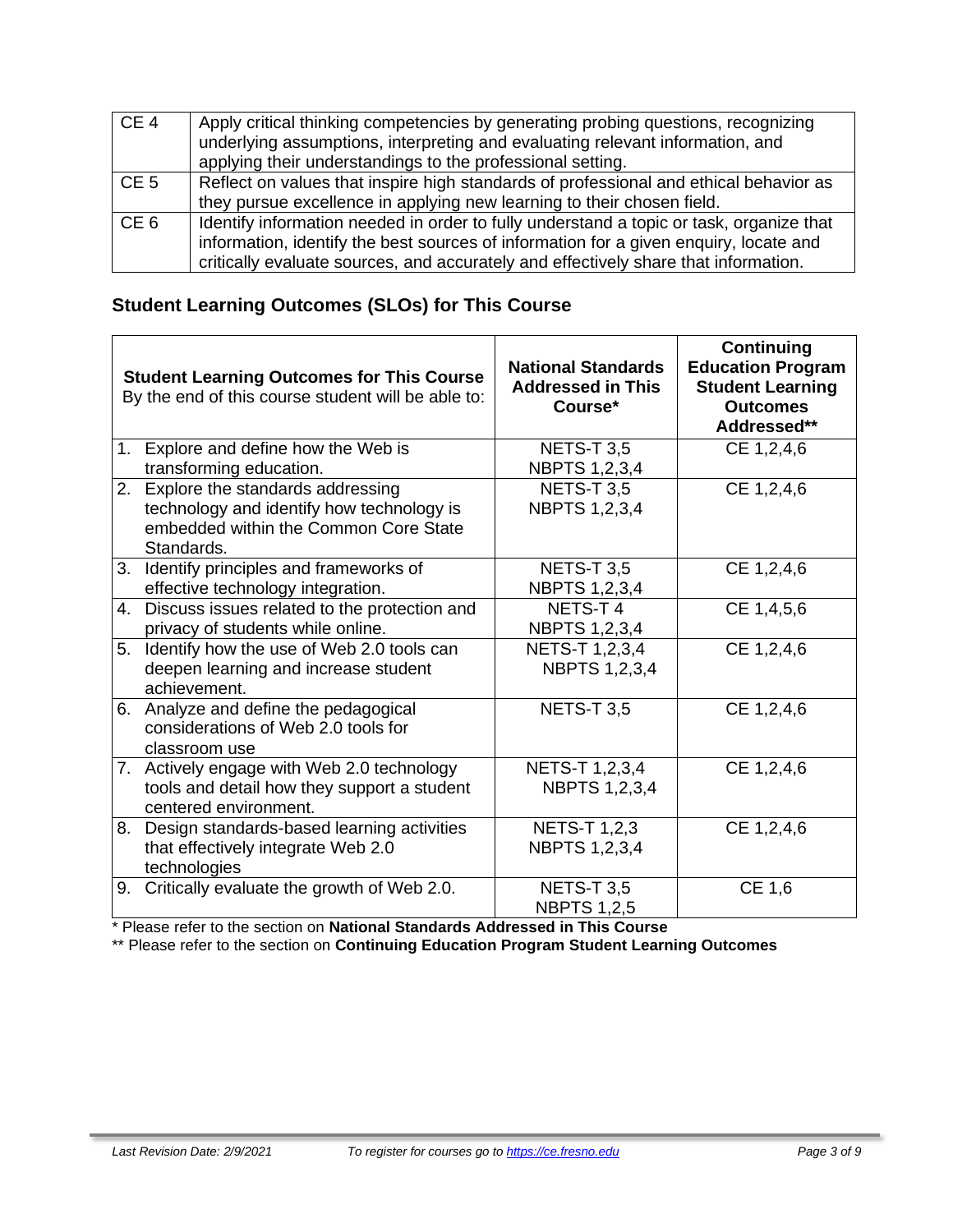## **Topics, Assignments, and Activities**

| <b>Module</b><br><b>Module Title</b>                                          | <b>Module Assignments and Activities</b>                                                                                                                                                                                                                                                                                         | <b>Points</b><br><b>Possible</b><br>for Each<br><b>Assignment</b> |
|-------------------------------------------------------------------------------|----------------------------------------------------------------------------------------------------------------------------------------------------------------------------------------------------------------------------------------------------------------------------------------------------------------------------------|-------------------------------------------------------------------|
| <b>Welcome Module</b>                                                         | Introduction video<br>$\bullet$<br><b>Course Syllabus</b><br>$\bullet$<br><b>Introduce Yourself Forum</b><br>$\bullet$<br><b>Moodle Online Tutorial</b>                                                                                                                                                                          |                                                                   |
| Module $1 -$<br>Orientation and<br>Introductions                              | Take the What Grade Level Do You Teach? Poll<br>$\bullet$<br><b>Read the Course Orientation</b><br>$\bullet$<br>Personality Profile Discussion Forum<br>$\bullet$<br><b>Orientation Quiz</b><br>$\bullet$                                                                                                                        |                                                                   |
| Module $2 -$<br><b>National Educational</b><br>Technology<br><b>Standards</b> | Read the National Educational Technology Standards<br>$\bullet$<br><b>NETS Discussion Forum</b><br>$\bullet$                                                                                                                                                                                                                     |                                                                   |
| Module $3 -$<br>What is Web 2.0?                                              | Richardson: Preface and The Read/Write Web,<br>$\bullet$<br>Chapter 1<br>Read the Web 2.0 information<br>$\bullet$<br>Complete the Transformation of the Web<br>$\bullet$<br>Assignment<br>$\bullet$<br>Web 2.0 "Muddiest Point" Discussion Forum<br>$\bullet$                                                                   |                                                                   |
| Module $4-$<br><b>Safety Online</b>                                           | Richardson: Keeping Students Safe, pgs. 11-13<br>$\bullet$<br>Read the Safety Online information<br>$\bullet$<br>Keeping Students Safe Discussion Forum<br>$\bullet$                                                                                                                                                             |                                                                   |
| Module $5-$<br><b>Blogs</b>                                                   | Richardson: Weblogs: Pedagogy and Practice,<br>$\bullet$<br>Chapter 2 and Weblogs: Get Started!, Chapter 3<br>View the Blogs in Plain English video and read the<br>$\bullet$<br><b>Blog information</b><br>Create a Blog<br>$\bullet$<br><b>Blog Discussion Forum</b><br>$\bullet$<br>Technology Blog Assignment - Blogger<br>٠ |                                                                   |
| Module $6-$<br>Wikis                                                          | Richardson: Wikis: Easy Collaboration for All,<br>$\bullet$<br>Chapter 4<br>View the Wikis in Plain English video and read<br>the Wiki information<br>Wikipedia Discussion Forum<br>Create a Wiki<br>$\bullet$<br>Technology Blog Assignment - Wikis                                                                             |                                                                   |
| Module $7 -$<br><b>RSS</b>                                                    | Richardson: RSS The New Killer App for Educators,<br>$\bullet$<br>Chapter 5<br>View the RSS in Plain English video and read<br>$\bullet$<br>the RSS information<br>Set-up an RSS Feed Reader<br><b>Sharing RSS Feed Discussion Forum</b><br><b>Technology Blog Assignment - RSS</b>                                              |                                                                   |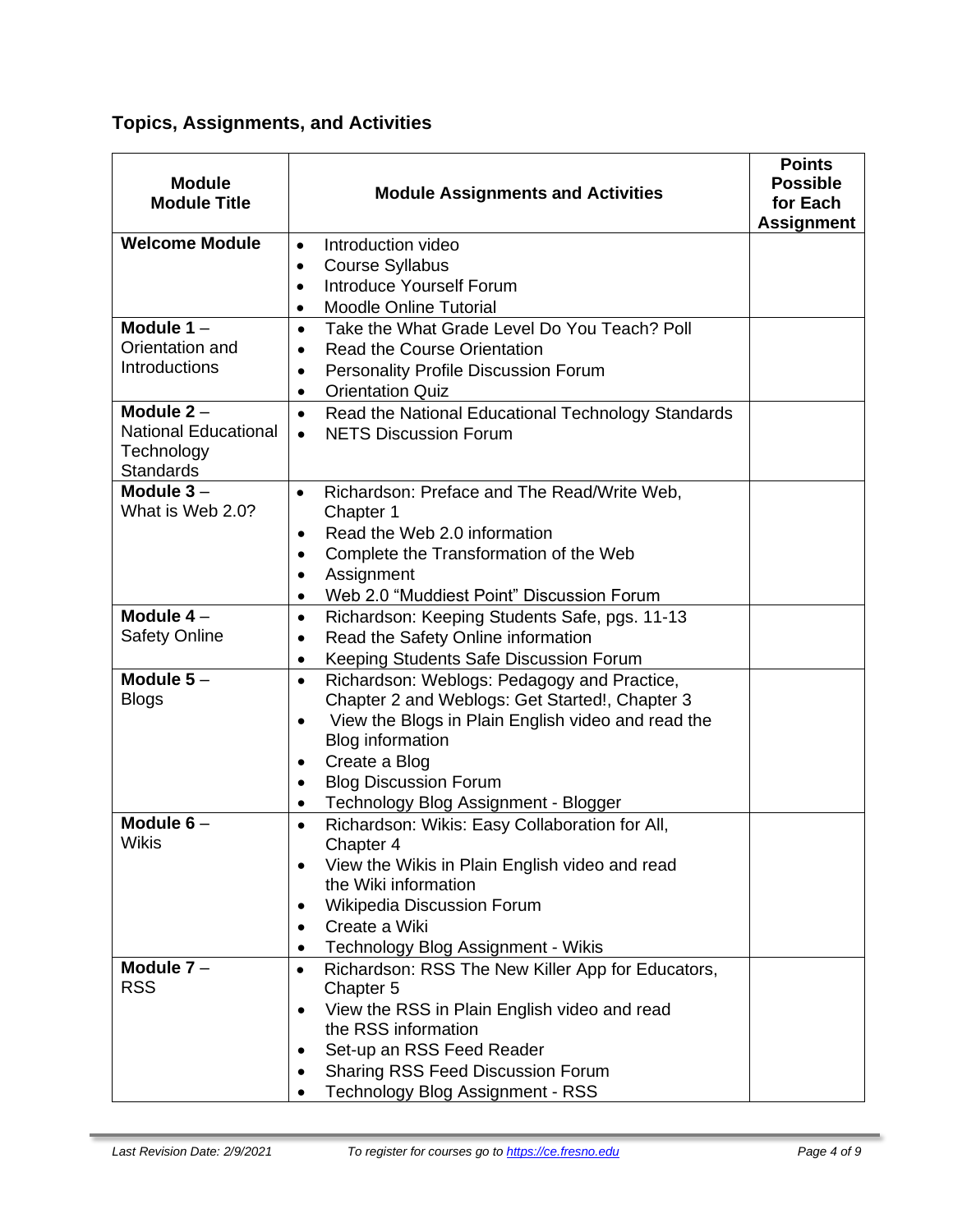| <b>Module</b><br><b>Module Title</b>                                            | <b>Module Assignments and Activities</b>                                                                                                                                                                                                                                                                                                                                                                           | <b>Points</b><br><b>Possible</b><br>for Each<br><b>Assignment</b> |
|---------------------------------------------------------------------------------|--------------------------------------------------------------------------------------------------------------------------------------------------------------------------------------------------------------------------------------------------------------------------------------------------------------------------------------------------------------------------------------------------------------------|-------------------------------------------------------------------|
| Module $8-$<br>Social Bookmarking                                               | Richardson: The Social Web Learning Together, Chp 6<br>$\bullet$<br>View the Social Bookmarking in Plain English<br>$\bullet$<br>video and read the Social Bookmarking information<br>Explore and create a Social Bookmarking site<br>$\bullet$<br>Social Bookmarking Discussion Forum<br>$\bullet$<br>Technology Blog Assignment - Social Bookmarking                                                             |                                                                   |
| Module $9-$<br><b>Online Photo-</b><br>Sharing                                  | Richardson: Fun with Flickr: Creating, Publishing, and<br>$\bullet$<br>Using Online Images, Chapter 7<br>View the Online Photo-Sharing in Plain English<br>$\bullet$<br>video and read the Online Photo-Sharing information<br>Explore and create a Photo-Sharing site<br>٠<br>Technology Blog Assignment - Photo-Sharing<br>٠                                                                                     |                                                                   |
| Module 10-<br>Podcasting, Video<br>and Screen casting,<br>and Live<br>Streaming | Richardson: Podcasting, Video and Screen casting,<br>$\bullet$<br>and Live Streaming, Chapter 8<br>View the Podcasting in Plain English video and read<br>$\bullet$<br>the podcasting, video, screen casting, live streaming<br>and multimedia for the masses information<br>Record and publish a podcast<br>٠<br><b>Sharing Podcasts Discussion Forum</b><br>$\bullet$<br>Technology Blog Assignment - Podcasting |                                                                   |
| Module 11-<br>More Web 2.0 Tools                                                | Richardson: Social Networks: Facebook, Ning,<br>$\bullet$<br>Connections, and Communities, Chapter 9<br>View the Twitter in the Classroom video and read the<br>$\bullet$<br>More Cool Web 2.0 Technologies information<br>Really Cool Web 2.0 Tools Discussion Forum<br>Technology Blog Assignment - More Web 2.0<br>٠<br>Tools                                                                                   |                                                                   |
| Module 12-<br>New Literacies for<br>the 21st Century                            | Richardson: What it all Means, pgs. Chapter 10<br>$\bullet$<br>View the 21st Century Literacy video and read the<br>$\bullet$<br>New Literacies information<br>Web 2.0 in a Nutshell Discussion Forum<br>$\bullet$<br>Technology Blog Assignment - New Literacies<br>$\bullet$                                                                                                                                     |                                                                   |
| Module 13-<br><b>Final Project</b>                                              | Read the Web 2.0 Lesson information<br>$\bullet$<br>Final Project - Lesson<br>$\bullet$<br>Web 2.0 in the Classroom Discussion Forum<br>$\bullet$                                                                                                                                                                                                                                                                  |                                                                   |
| Course Wrap-up-<br>Grading and<br>Evaluation                                    | <b>Final Reflection Forum</b><br>$\bullet$<br><b>Course Evaluation</b><br>$\bullet$<br><b>Course Completion Checklist</b><br>$\bullet$<br><b>Grade Request / Transcript Request</b><br><b>TOTAL POINTS</b>                                                                                                                                                                                                         |                                                                   |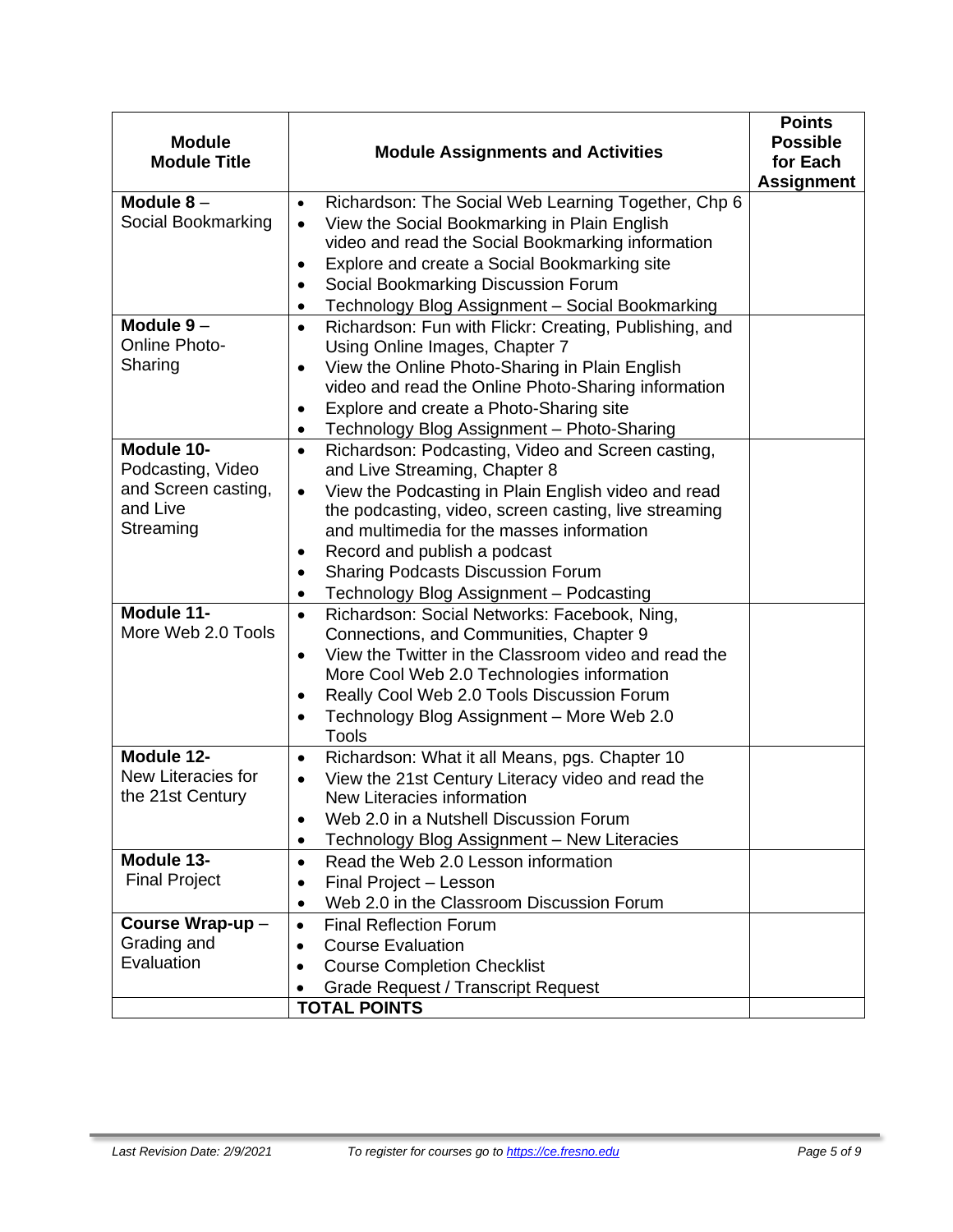## **Grading Policies, Rubrics, and Requirements for Assignments**

#### **Grading Policies**

- Assignments will be graded per criteria presented in the course rubrics.
- $A = 90-100\%$  and  $B = 80-89\%$ , (anything below 80% will not receive credit.)
- The discernment between an A or a B letter grade is at the discretion of the instructor based on the quality of work submitted (see course rubrics).
- Coursework falling below a B grade will be returned with further instructions.
- All assignments must be completed to receive a grade and are expected to reflect the quality that teacher-training institutions require of professional educators. If completed assignments do not meet this standard, students will be notified with further instructions from the instructor.

| Grade     | <b>Percent</b> | <b>Description</b> | <b>Rubric</b>                                                                                                                                                                                   |
|-----------|----------------|--------------------|-------------------------------------------------------------------------------------------------------------------------------------------------------------------------------------------------|
| A         | 90-100%        | Excellent          | Meets all course / assignment requirements with<br>significant evidence of subject mastery and<br>demonstration of excellent graduate level<br>professional development scholarship.            |
| в         | 80-89%         | Very Good          | Adequately meets criteria for all course/assignment<br>requirements - demonstrates subject competency<br>with very good graduate level professional<br>development scholarship.                 |
| <b>NC</b> | Below 80%      | Unacceptable       | Does not meet the minimum criteria for all<br>course/assignment requirements and demonstrated<br>little, if any, evidence of acceptable graduate level<br>professional development scholarship. |

#### **Grading Rubrics**

#### **Writing Requirements**

- **Superior:** Writing is clear, succinct, and reflects graduate level expectations. Clearly addresses all parts of the writing task. Maintains a consistent point of view and organizational structure. Include relevant facts, details, and explanations.
- **Standard:** Writing is acceptable with very few mistakes in grammar and spelling. Addresses most parts of the writing task. Maintains a mostly consistent point of view and organizational structure. Include mostly relevant facts, details, and explanations.
- **Sub-standard:** Writing contains noticeable mistakes in grammar and spelling. Does not address all parts of the writing task. Lacks a consistent point of view and organization structure. May include marginally relevant facts, details, and explanations.

#### **Lesson Plan Requirements**

- **Superior:** Instructional goals and objectives clearly stated. Instructional strategies appropriate for learning outcome(s). Method for assessing student learning and evaluating instruction is clearly delineated and authentic. All materials necessary for student and teacher to complete lesson clearly listed.
- **Standard:** Instructional goals and objectives are stated but are not easy to understand. Some instructional strategies are appropriate for learning outcome(s). Method for assessing student learning and evaluating instruction is present. Most materials necessary for student and teacher to complete lesson are listed.
- **Sub-standard:** Instructional goals and objectives are not stated. Learners cannot tell what is expected of them. Instructional strategies are missing or strategies used are inappropriate.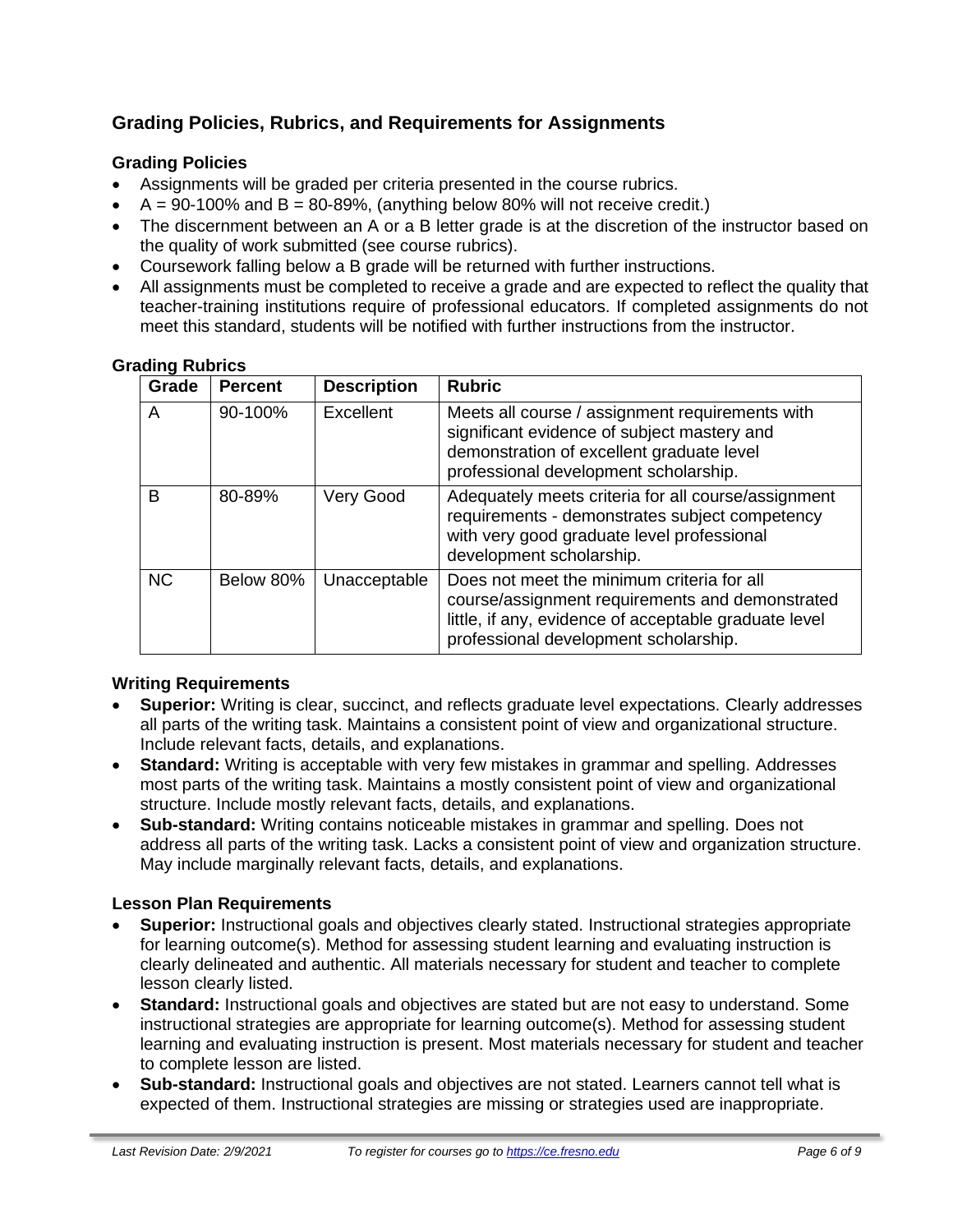Method for assessing student learning and evaluating instruction is missing. Materials necessary for student and teacher to complete lesson are missing.

#### **Discussion Forum Requirements**

- **Superior:** Response was at least 1 page (3 fully developed paragraphs) in length. Thoroughly answered all the posed questions, followed all the assignment directions, proper grammar and no spelling errors. Language is clear, concise, and easy to understand. Uses terminology appropriately and is logically organized.
- **Standard:** Response was  $\frac{1}{2}$  to 1 page in length (2-3 fully developed paragraphs). Answered all the questions but did not provide an in-depth analysis, followed most of the assignment directions, proper grammar and no spelling errors. Language is comprehensible, but there a few passages that are difficult to understand. The organization is generally good.
- **Sub-standard:** Response was less than ½ page in length (1 paragraph). Did not answer all the required questions and/or statements or responses were superficial, vague, or unclear, did not follow the assignment directions, many grammar and spelling errors. Is adequately written, but may use some terms incorrectly; may need to be read two or more times to be understood.

## **Instructor/Student Contact Information**

Throughout the course participants will be communicating with the instructor and their classmates on a regular basis using asynchronous discussion forums. A virtual office is utilized for class questions and students are provided with instructor contact information in the event they want to make email or phone contact. In addition, students are encouraged to email or phone the instructor at any time. Students will also receive feedback on the required assignments as they are submitted.

## **Discussion Forums**

Participation is an important expectation of this course and all online courses. Online discussions promote reflection and analysis while allowing students to appreciate and evaluate positions that others express. While students may not be engaging with the same students throughout this course they will be expected to offer comments, questions, and replies to the discussion question whenever possible. The faculty role in the discussion forum is that of an observer and facilitator.

## **Coursework Hours**

Based on the Carnegie Unit standard, a unit of graduate credit measures academic credit based on the number of hours the student is engaged in learning. This includes all time spent on the course: reading the textbook, watching videos, listening to audio lessons, researching topics, writing papers, creating projects, developing lesson plans, posting to discussion boards, etc. Coursework offered for FPU Continuing Education graduate credit adheres to 45 hours per semester unit for the 900-level courses. Therefore, a student will spend approximately 135 hours on a typical 3-unit course.

## **Services for Students with Disabilities**

Students with disabilities are eligible for reasonable accommodations in their academic work in all classes. In order to receive assistance, the student with a disability must provide the Academic Support Center with documentation, which describes the specific disability. The documentation must be from a qualified professional in the area of the disability (i.e. psychologist, physician or educational diagnostician). Students with disabilities should contact the Academic Support Center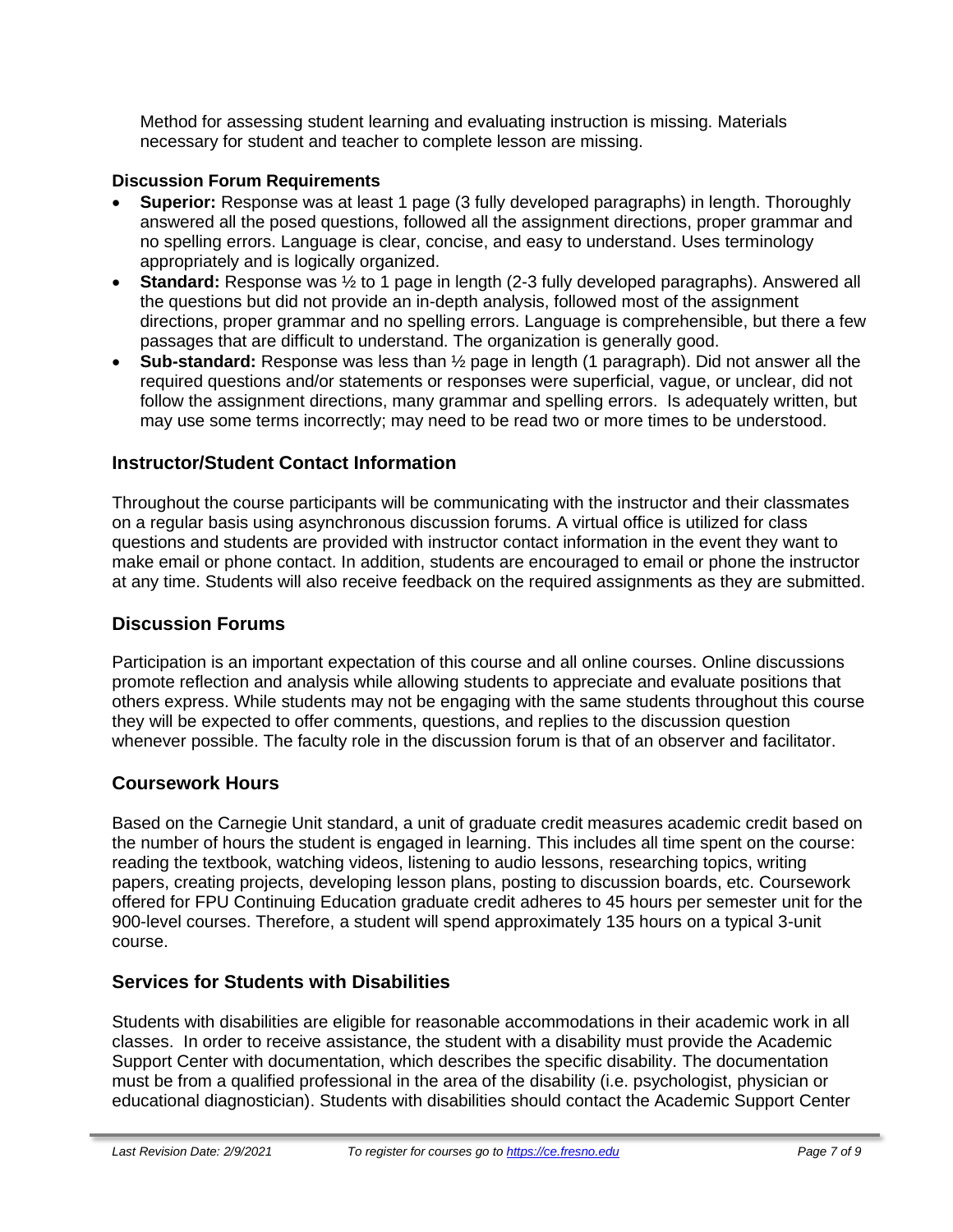to discuss academic and other needs as soon as they are diagnosed with a disability. Once documentation is on file, arrangements for reasonable accommodations can be made. For more information and for downloadable forms, please go to [https://www.fresno.edu/students/academic](https://www.fresno.edu/students/academic-support/services-students-disabilities)[support/services-students-disabilities.](https://www.fresno.edu/students/academic-support/services-students-disabilities)

## **Plagiarism and Academic Honesty**

All people participating in the educational process at Fresno Pacific University are expected to pursue honesty and integrity in all aspects of their academic work. Academic dishonesty, including plagiarism, will be handled per the procedures set forth in the Fresno Pacific University Catalogue <https://www.fresno.edu/students/registrars-office/academic-catalogs>

## **Technology Requirements**

To successfully complete the course requirements, course participants will need Internet access, can send and receive email, know how to manage simple files in a word processing program, and have a basic understanding of the Internet. Please remember that the instructor is not able to offer technical support. If you need technical support, please contact your Internet Service Provider.

**Moodle:** This course will be delivered totally online. Moodle is a learning management system that provides students access to online resources, documents, graded assignments, quizzes, discussion forums, etc. Moodle is easy to learn and has a friendly user interface. To learn more about Moodle, go to [https://docs.moodle.org/33/en/Student\\_FAQ.](https://docs.moodle.org/33/en/Student_FAQ) There are also some student tutorials on the Center for Online Learning website at Fresno Pacific University - [https://col.fresno.edu/student.](https://col.fresno.edu/student)

**Moodle Site Login and Passwords:** Students will need to have internet access to log onto [https://ce-connect.fresno.edu.](https://ce-connect.fresno.edu/) The username and password numbers for Moodle access will be sent to you by the university using the email address you submitted at the time of registration. The instructor will then contact you with a welcome communication. If you need help with your username and password recovery, please contact the Continuing Education office at (800) 372- 5505 or (559) 453-2000 during regular office hours - Mon-Fri 8:00 am to 5:00 pm. or email them at [prof.dev@fresno.edu.](mailto:prof.dev@fresno.edu)

**Getting Help with Moodle:** If you need help with Moodle, please contact the Center for Online Learning (COL), by telephone or the website. Help by phone (559) 453-3460 is available Mon-Thurs 8:00 am to 8:00 pm and on Fridays from 8:00 am to 5:00 pm, or by filling out a "Request Services" form at [https://col.fresno.edu/contact/request-services.](https://col.fresno.edu/contact/request-services) Please identify that you are with the "School = Continuing Education".

## **Final Course Grade and Transcripts**

When all work for the course has been completed, students will need to logon to the Continuing Education website [\(https://ce.fresno.edu/my-account\)](https://ce.fresno.edu/my-account) and "Request Final Grade". Once the instructor receives the requests and submits the grade online, students may log back in to view their Final Grade Report or order transcripts online. Please allow at least two weeks for the final grade to be posted. For more information, see the Continuing Education Policies and Procedures at [https://ce.fresno.edu/ce-policies-and-procedures.](https://ce.fresno.edu/ce-policies-and-procedures)